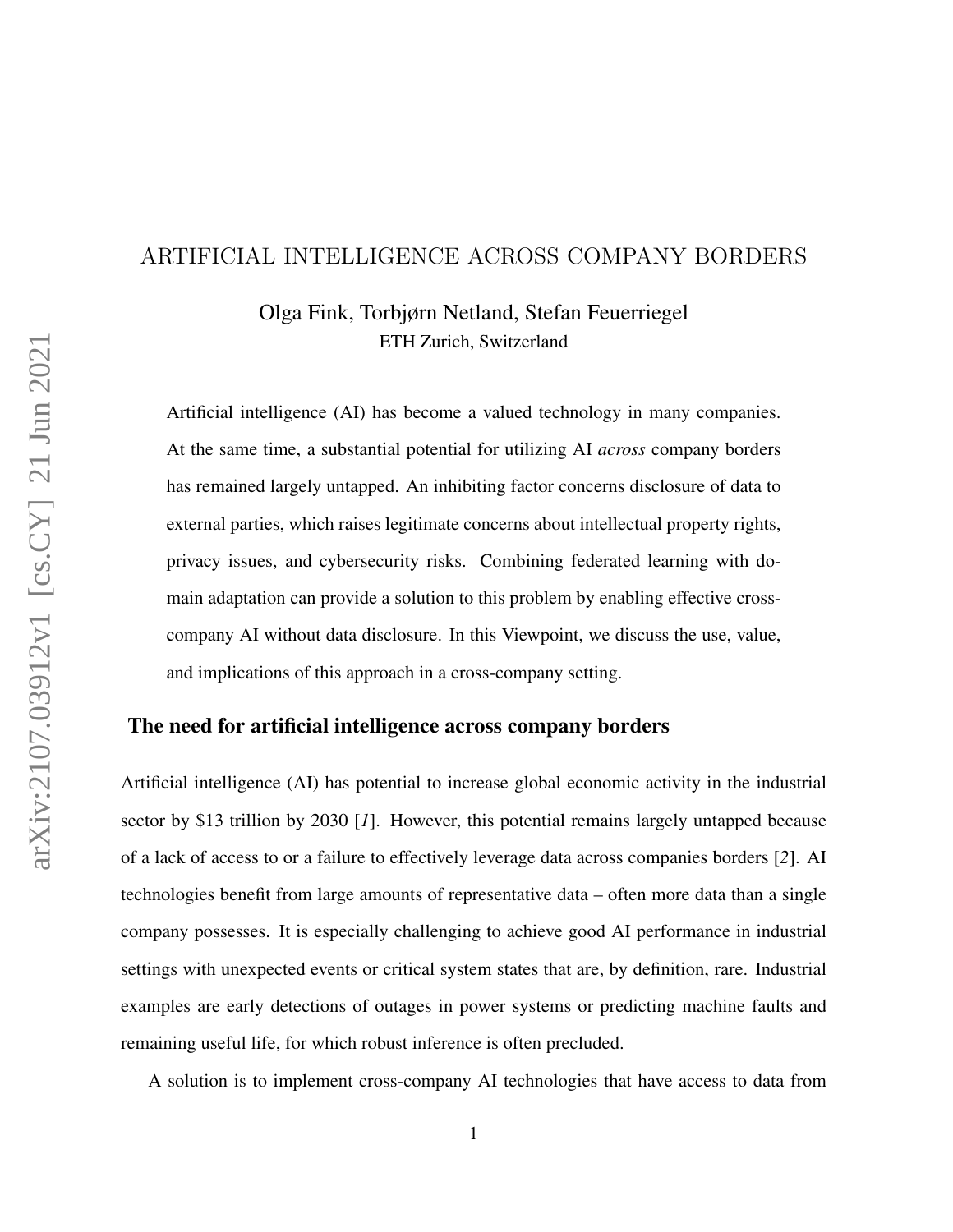a large cross-company sample. This approach can effectively compile large-scale representative datasets that allow for robust inference. In principle, this could be achieved through data sharing. However, due to confidentiality and risk concerns, many companies remain reluctant to share data directly – despite the potential benefits [*2*]. In some cases, data sharing is also precluded by privacy laws (for example, when involving data from individuals). Likewise, sharing code for AI models among companies has other drawbacks. In particular, it prevents that AI learns from large-scale, cross-company data, and, hence, potential performance gains from cross-company collaboration would be restrained.

To overcome the limitations of direct data sharing, we discuss a potential remedy by using federated learning with domain adaptation. This approach can enable inference across company borders without disclosing the proprietary data. Earlier works discuss the importance of AI in inter-organizational settings (e.g., via meta learning or transfer learning). For instance, in Hirt et al. [*3*], a prediction ensemble across different inter-organizational entities is built, which is effective when all entities solve the same task. What makes federated learning combined with domain adaptation appealing is its flexibility when tasks vary across companies: it allows one to train a collaborative model that is tailored to the specific task and the specific conditions of a company.

#### Hurdles in collaborating on artificial intelligence

Two prime hurdles hinder companies from collaborating in AI initiatives. First, a privacypreserving solution is required so that inference can be made without disclosing the underlying data [*2*]. Physical sharing of data could disclose proprietary information on operational processes or other intellectual property to competitors. This is particularly problematic whenever companies seek AI collaboration with suppliers, customers, or competitors. For example, data from manufacturing plants could reveal parameter settings, product compositions, throughput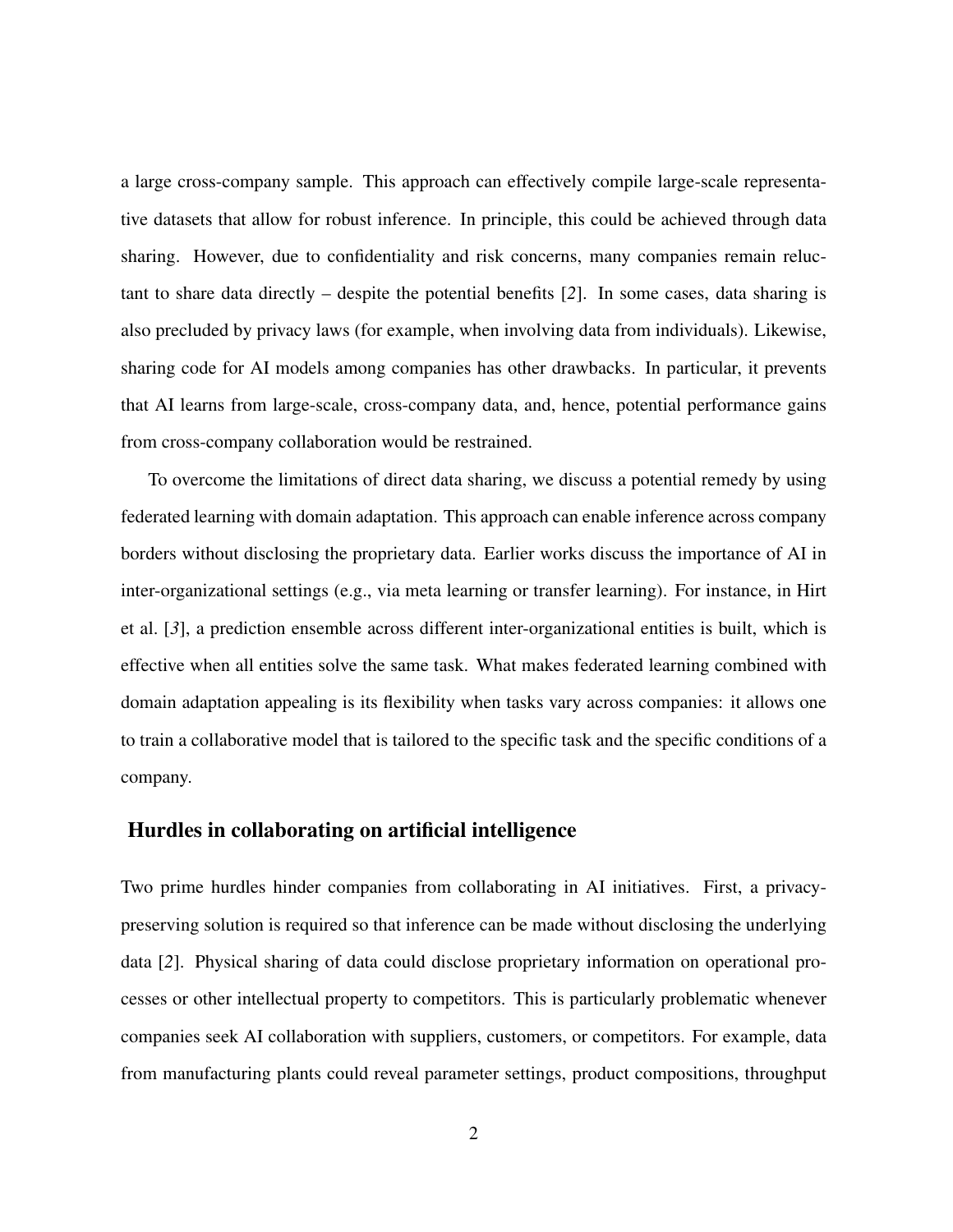rates, yield, routing, and machine uptimes. If such data are revealed, it can be misused by customers in negotiations or help competitors improve their productivity or products. Besides intellectual property, a number of further constraints are reducing companies' propensity to share data. Examples include trust, cybersecurity risks, ethical constraints, and laws for ensuring a user's right to privacy.

The second hurdle is that collaborating companies need to account for the possibility of domain shifts. A domain shift refers to discrepancies among the data distributions collected for systems with different configurations or operating conditions [*4*]. For example, machine data from one company may not be representative of operating conditions observed in another company. A domain shift presents hurdles to the underlying inferences: a model that was trained on data from one company is likely to perform poorly when deployed at another company with distinctly different settings or conditions.

#### Towards artificial intelligence across companies

Recent advances in AI research can help overcome these two hurdles. Specifically, we review how cross-company AI can be achieved through a combination of (1) federated learning to address the privacy-preserving data sharing hurdle and (2) domain adaptation to address the domain shift hurdle (Figure [1\)](#page-3-0). Such a combination is typically referred to as *federated transfer learning* [5].  $\frac{1}{2}$  $\frac{1}{2}$  $\frac{1}{2}$ 

<span id="page-2-0"></span> $1$ Two types of transfer learning approaches can be commonly encountered in industrial ecosystems where faults are considered as labels and are typically rare for safety critical systems: (1) labels are available in the source domain but not in the target domain (referred to as unsupervised domain adaptation) and (2) labels are neither available in the source nor in the target domain (referred to as unsupervised transfer learning) [*6*].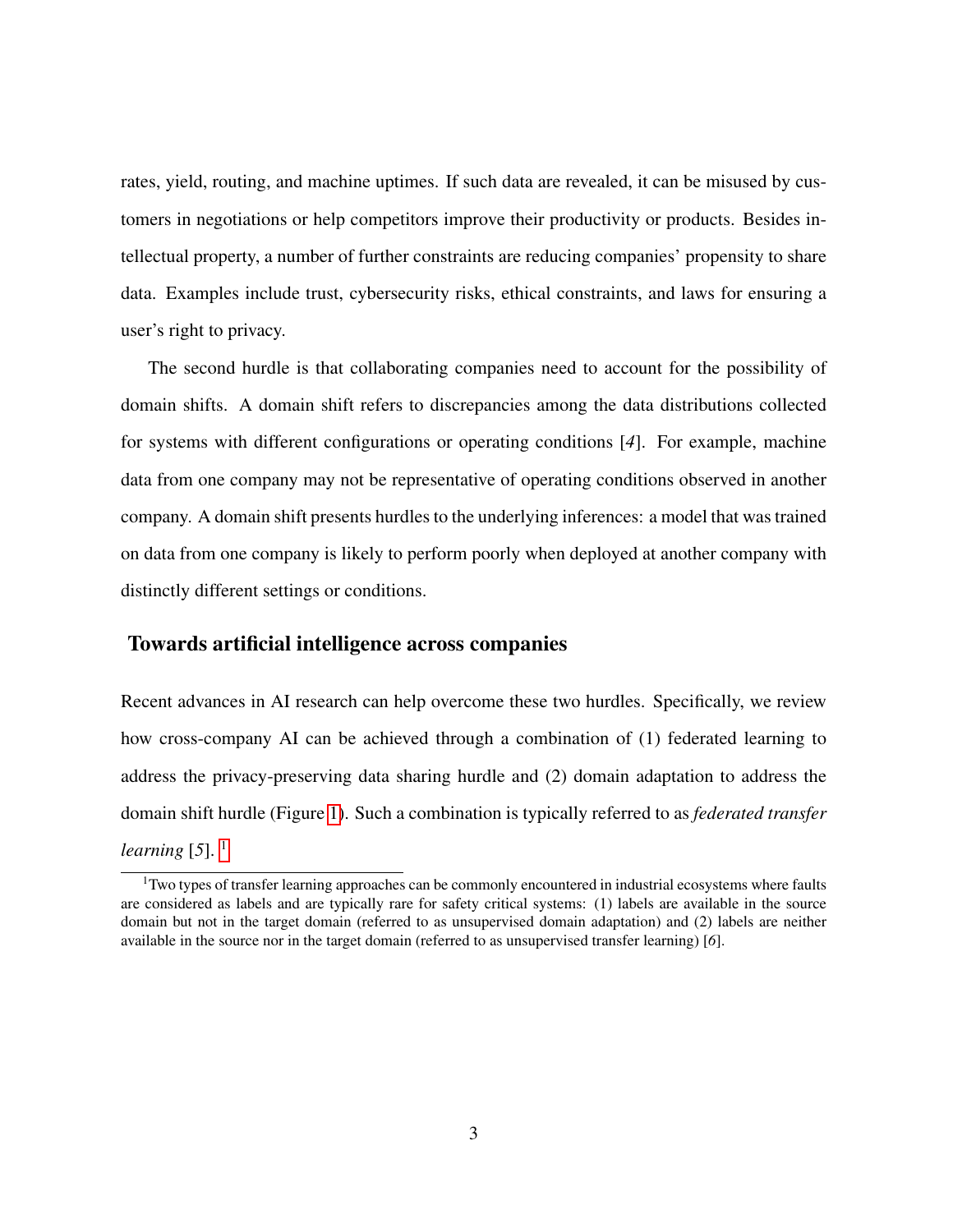

<span id="page-3-0"></span>Figure 1: Artificial intelligence across companies by combining federated learning and domain adaptation. Inferences are made through a collaborative model while preserving the privacy of proprietary company data and making the learned representations invariant to the specific operating conditions of the participating companies.

*Federated learning* provides distributed machine learning that preserves privacy [*7, 8*]. It was mainly introduced for decentralized communication-efficient training on distributed edge devices. In essence, federated learning is a machine learning framework that enables multiple entities to collaborate in solving a machine learning problem while keeping the data from each entity locally, so that only model parameters are shared [*5*]. Originally, the entities were mobile consumer devices, whereas the entities in our setting are companies.

In company collaborations, federated learning enables inferences from the joint data of all companies (e. g., from several factories, rolling stock, or power plants) without the need to directly share the data. Instead, only model parameters (either gradients or weights) are exchanged between companies. To achieve this, federated learning decouples model training from access to the raw training data: it first trains local models based on the data of each company, then in a subsequent step, the local models are aggregated into a collaborative model that permits population-wide inference. Hence, the collaborative model combines data (and, thus,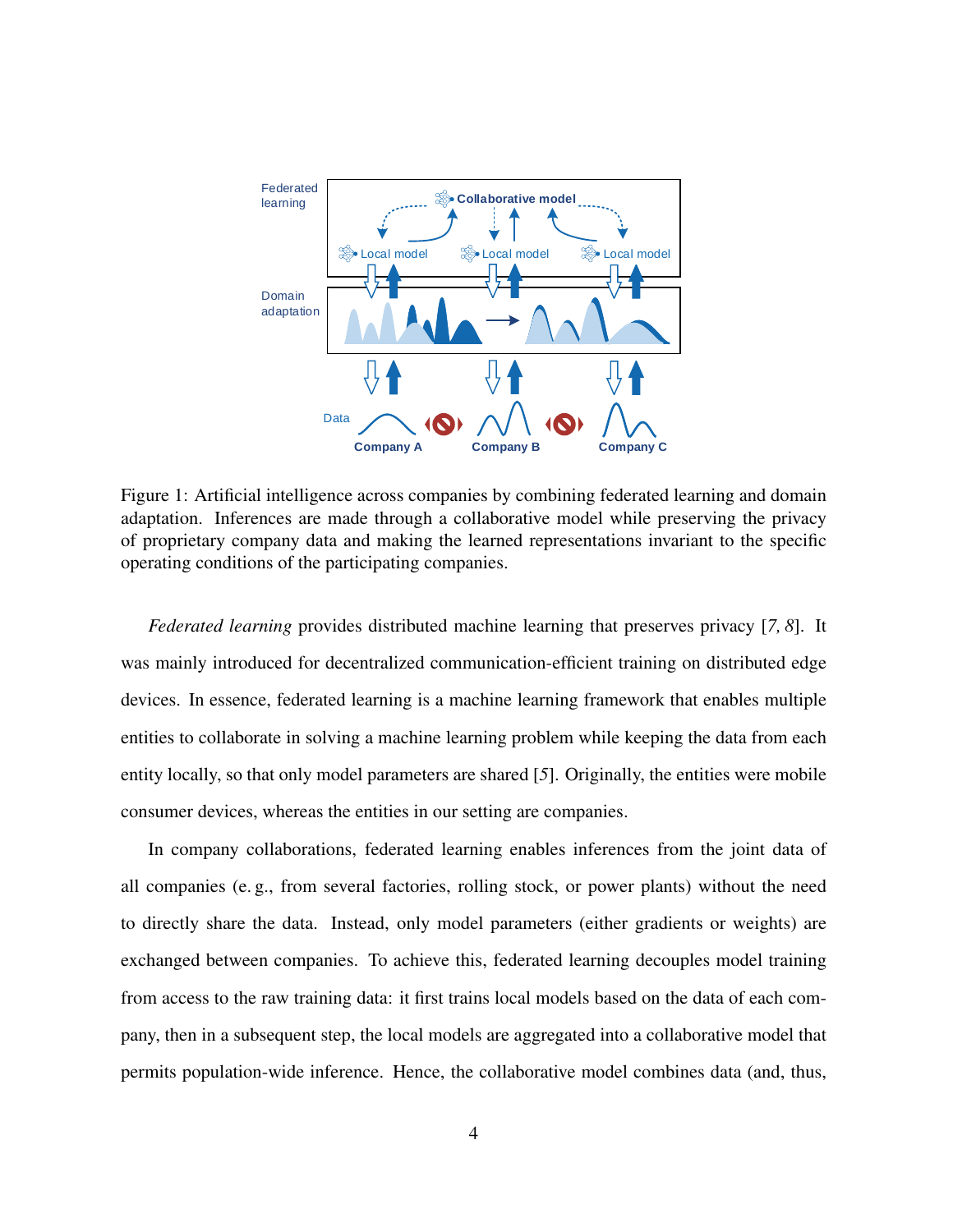characteristics from the operational experience) of all collaborating companies, while, during this process, no company has direct access to the training data of other companies. As a result, federated learning in cross-company AI occurs "vertically" (Figure [1\)](#page-3-0). In the literature, this specific variant of federated learning is subsumed under *cross-silo* or *feature-based federated learning*.

*Domain adaptation* is required to address the domain shift among data from different companies since the operational data distributions between the companies are typically only partially overlapping. In the context of cross-company AI, its objective will be to make the learned representations invariant to the specific operating conditions of the collaborating companies and, thereby, mitigate the domain shift between the highly varying operating conditions across companies [*4, 6*]. Recent deep domain adaptation approaches learn features that become indistinguishable between the source and target domains, so that their marginal distributions are aligned in the feature space [*9*].

#### Bringing cross-company AI into practice

Companies can combine federated learning and domain adaptation to achieve collaborative AI in industrial ecosystems. Once deployed, it allows cooperating companies to benefit from the collaborative AI model while keeping the raw training data local (and thus concealed). Nevertheless, the collaborative model is trained in a way that it generalizes well across the data from each company. However, at no point are proprietary data shared across company borders. Instead, only models (e. g., gradients) are shared across companies. Moreover, the collaborative model accounts for the heterogeneity across companies by making the learned representations invariant to the specific operating conditions of the company – enabling each participating stakeholder to extend its own operating experience by that of other collaborating companies.

For industrial ecosystems, we foresee considerable value from implementing cross-company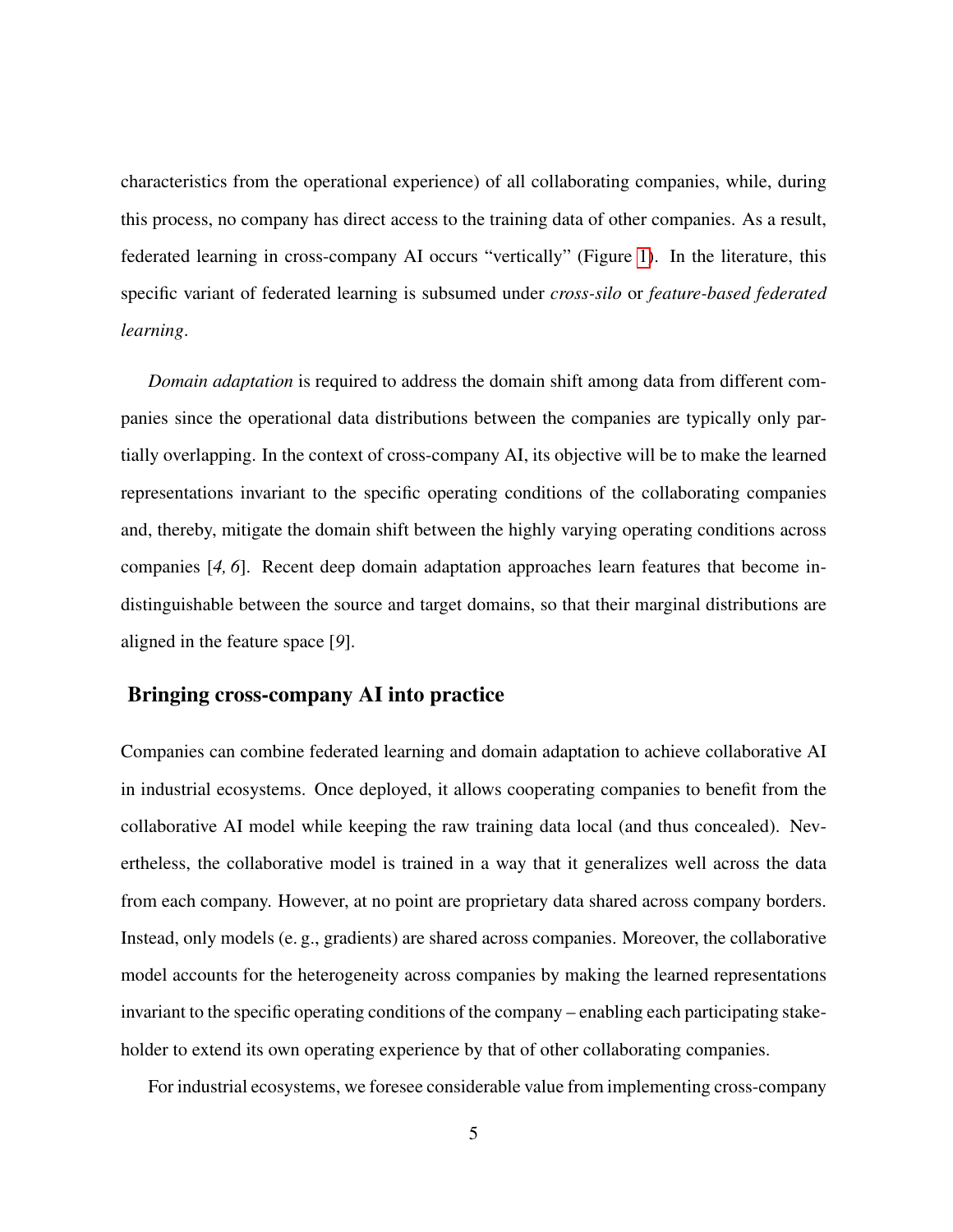AI in a decentralized manner. Traditionally, the training process in federated learning is typically coordinated by a central player. This may on the one hand impose a potential vulnerability due to the bottleneck character of the setup. On the other hand, this centralized architecture may be less suitable in setups where bilateral collaborations are more prevalent [*5*]. Fully decentralized learning setups were, therefore, introduced [*10*]. In decentralized federated learning, the communication with the central server is then replaced by the peer-to-peer communication. This could be particularly interesting for cross-company collaboration within sub-networks that are determined by the similarity of the applications or the operating conditions. Such sub-networks could then be formed dynamically, depending on the specific use cases and the evolution of the operating conditions. To overcome the need for a central managing body, the use of distributed ledger technology appears promising in this regard. Eventually, the approach discussed here requires learning from empirical implementations, so that companies get guidance on whether to prefer a centralized or decentralized approach.

While federated learning is able to provide significant privacy improvements and may, thereby, encourage collaboration across company borders, it is critical to remind companies that, hitherto, no formal guarantee of privacy can be provided in the standard federated learning model [*5*]. It might be possible to infer some information from the gradient update and the previous model. Furthermore, standard federated learning techniques can be vulnerable to causative attacks, by which a well-trained model can be corrupted through false model updates [*5*]. For companies, it is important to choose an implementation where such issues can be obviated. One solution could be to additionally incorporate privacy-preserving technologies such as differential privacy or cryptography.

For practitioners, bringing cross-company AI into industrial ecosystems will require design principles that guide the implementation process. For instance, if there is no significant domain shift between the applications of two companies, federated learning can be applied without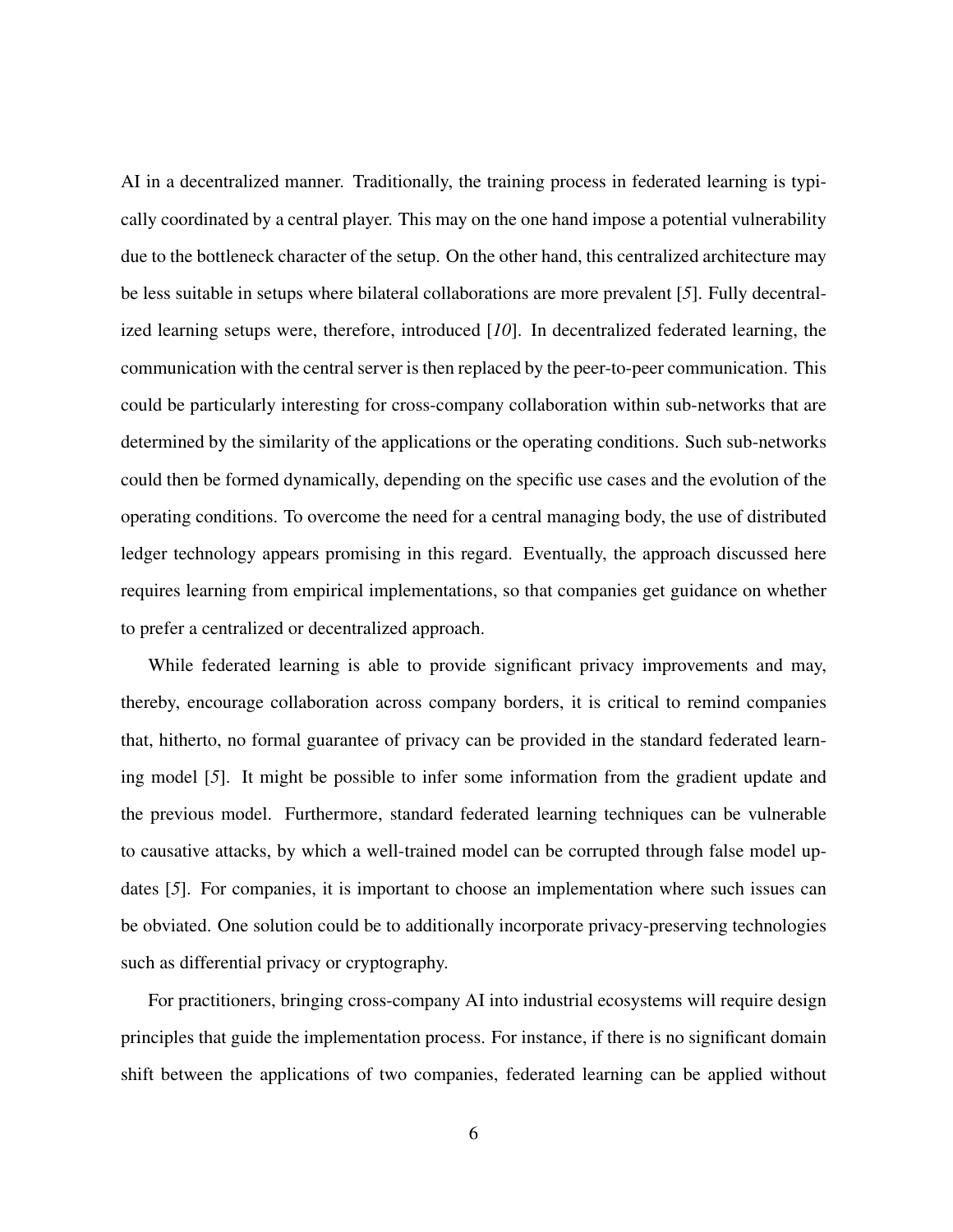combining it with domain adaptation. In addition, implementations of cross-company AI must fulfill further needs from practice (e.g., see the discussion in [*3*]). This may necessitate further extensions such as continuous learning and solutions for data heterogeneity. For instance, for highly heterogeneous systems, an implementation must be chosen that is sufficiently robust and thus, enables transferability (e. g., across different product types, different sets of sensors, or different manufacturers). Over time, further work should be channeled into developing consistent standards.

#### Way forward

Combining federated learning and domain adaptation can release the power of AI in crosscompany settings. Such cross-company AI can be scaled beyond traditional supply chains or domains—creating large ecosystems of collaborating organizations. While this vision may be realized in the near future, companies could start learning this new technology in smaller, trusted partnerships. One reason is that it remains to develop fair value-capture distribution models, which requires a better understanding of the micro-economic implications of cross-company AI.

Aligned with systems thinking, industry managers should identify data partners who can help optimize their performance more holistically than they can on their own. Cross-company AI can also spur new business models, for example through AI-as-a-service orchestrated by third-party companies (e. g., [*3*]) Particularly small and medium-sized companies stand to benefit from tapping into data resources of other companies. In this regard, service systems engineering can help develop systematic principles for designing and developing service system networks based on cross-company AI. A first step toward that direction is to acquire a systematic understanding of value co-creation patterns across stakeholders and resources (cf. [*11*]).

Leveraging AI across companies will benefit from ongoing research. Several attempts are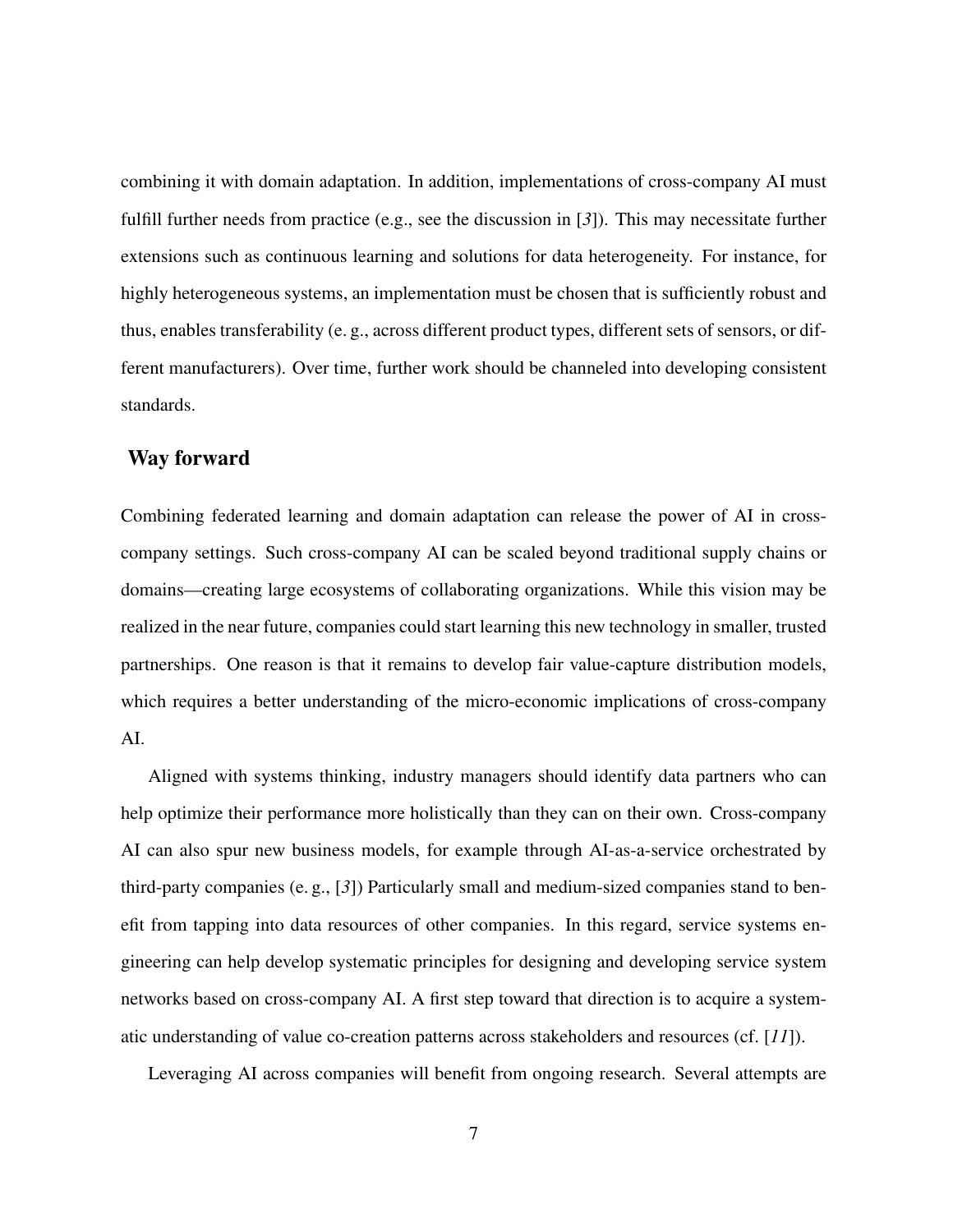currently underway to advance federated learning, improving its scalability, robustness, and effectiveness while balancing increased privacy protection and model performance. When these issues are sorted, federated learning with domain adaptation can foster an exponential growth in the use of AI across company borders.

## Acknowledgements

The contribition of Olga Fink was funded by the Swiss National Science Foundation (SNSF) Grant no. PP00P2 176878.

# References and Notes

- 1. McKinsey Global Institute. Modeling the global economic impact of AI, 2018.
- 2. World Economic Forum. Share to gain: Unlocking data value in manufacturing, 2020.
- 3. Robin Hirt, Niklas Kühl, Björn Schmitz, and Gerhard Satzger. Service-oriented cognitive analytics for smart service systems: A research agenda. In *Proceedings of the 51st Hawaii International Conference on System Sciences (HICSS)*, 2018.
- 4. Qin Wang, Gabriel Michau, and Olga Fink. Missing-class-robust domain adaptation by unilateral alignment. *IEEE Transactions on Industrial Electronics*, 68:663–671, 2020.
- 5. Peter Kairouz, H. Brendan McMahan, Brendan Avent, Aurelien Bellet, Mehdi Bennis, ´ Arjun Nitin Bhagoji, Keith Bonawitz, Zachary Charles, Graham Cormode, Rachel Cummings, Rafael G. L. D'Oliveira, Salim El Rouayheb, David Evans, Josh Gardner, Zachary Garrett, Adrià Gascón, Badih Ghazi, Phillip B. Gibbons, Marco Gruteser, Zaid Harchaoui, Chaoyang He, Lie He, Zhouyuan Huo, Ben Hutchinson, Justin Hsu, Martin Jaggi,